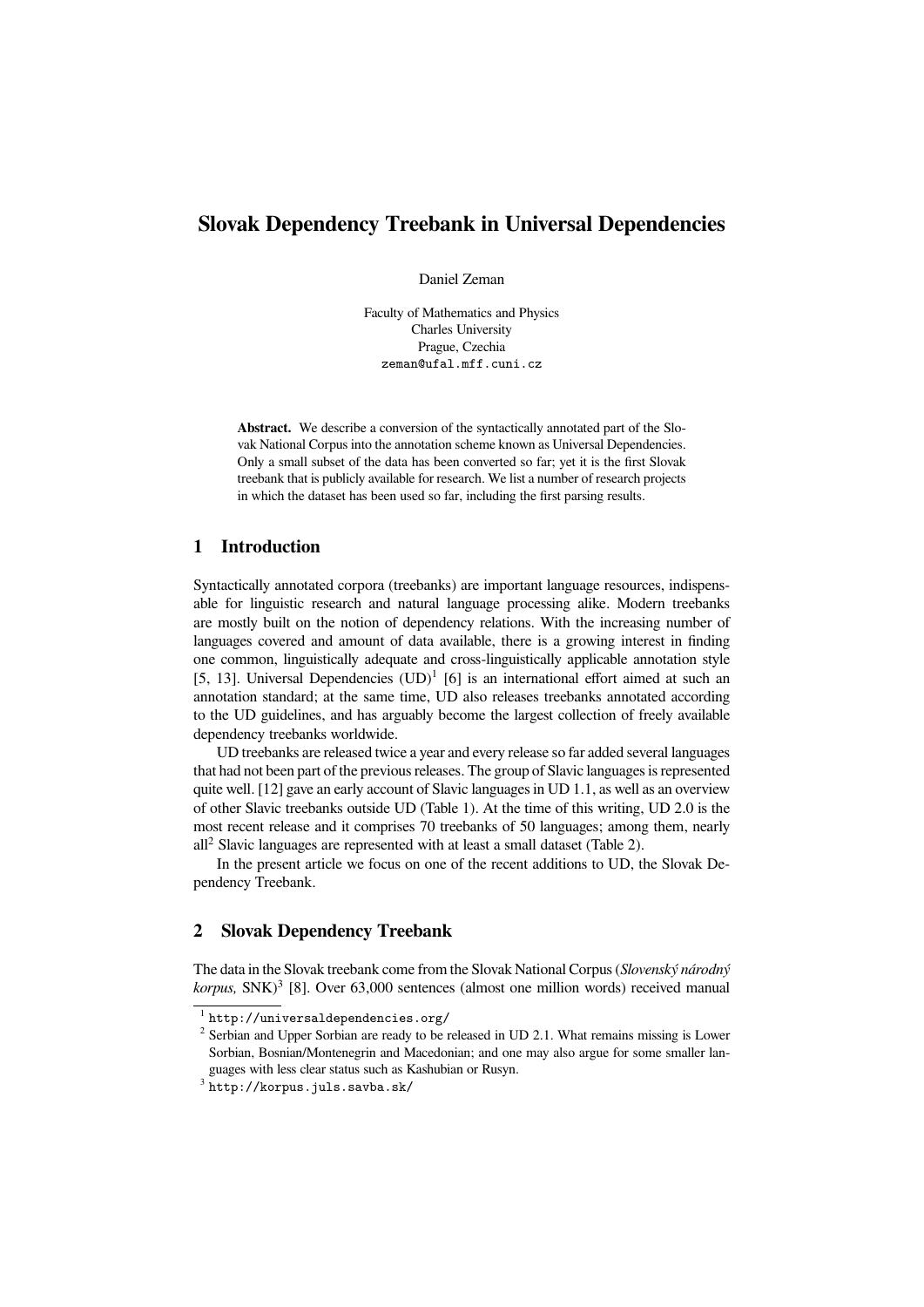| Language        |                           | Code Treebank      | Sent   | <b>Tok</b>   |
|-----------------|---------------------------|--------------------|--------|--------------|
| Bulgarian       | [bg]                      | BulTreeBank 13,221 |        | 196K         |
| Church Slavonic | $\lceil \text{cu} \rceil$ | <b>PROIEL</b>      | 7.818  | 72K          |
| Croatian        | [hr]                      | SETimes.HR         | 3,736  | 84K          |
| Czech           | $\lceil cs \rceil$        | <b>PDT</b>         |        | 87,913 1504K |
| Polish          | [pl]                      | <b>IPI PAN</b>     | 8,227  | 84K          |
| Russian         | [ru]                      | SynTagRus          | 63,000 | 900K         |
| Slovak          | [sk]                      | <b>SNK</b>         | 63,238 | 994K         |
| Slovenian       | [sl]                      | <b>SSJ500K</b>     | 27.829 | 500K         |

**Table 1.** Dependency treebanks of Slavic languages, as listed by [12] (only some of them were converted to UD at that time).

morphological and syntactic annotation, making it one of the three largest treebanks of Slavic languages (after the Czech PDT [1],<sup>4</sup> and with similar size to the Russian SynTagRus [2]). [8] describe the composition of the treebank as  $78\%$  fiction, 13% scientific and 9% journalistic text. An important point is that it includes free sources like Wikipedia or folk tales, where intellectual property rights do not complicate access to and distribution of the annotated data. Most sentences were independently annotated by two annotators in order to identify difficult phenomena and reduce annotation errors. The positions where the two annotators disagree would eventually be decided by a third annotator. Unfortunately, this final step has not been completed for all the sentences, which also means that the treebank has yet to wait for its full official release.<sup>5</sup>

Morphological annotation in SNK assigns to each word (token) its lemma and a morphological tag that encodes its part of speech and values of relevant morphological features: inflection type, gender, number, case, degree of comparison, agglutination (preposition  $+$  pronoun), verbal form, aspect, negation, voice etc.<sup>6</sup>

The syntactic annotation follows the annotation guidelines of the "analytical layer" of the Prague Dependency Treebank.<sup>7</sup>

The following steps have been taken to ensure quality of the data. Note that these are filtering steps—on the first sign of a problem, the entire unit (sentence or file) is discarded. In most cases it should be possible to manually fix the problem and retain the sentence; however, the obvious short-term advantage of the filtering approach is that it requires fewer human resources and the problem-free part of the data can be made available sooner.

- **–** Removed files where the morphological annotation was not manual.
- **–** Removed files where the syntactic annotation was done only by one annotator.
- **–** Removed files where the annotators disagree in sentence segmentation (different number of sentences).

cannot be downloaded from there.

<sup>4</sup> http://ufal.mff.cuni.cz/pdt

<sup>5</sup> The Slovak Language Treebank has been listed in META-SHARE since 2011 (http://metashare.korpus.sk/repository/browse/slovak-treebank/ 36e46d0a649311e292cd00163e00007874586ecb0acd48909e54babd7c5e7bc2/) but it

 $^6$  See http://korpus.juls.savba.sk/attachments/morpho/tagset-www.pdf for documentation of the tagset (in Slovak).

 $^7$  See http://ufal.mff.cuni.cz/pdt2.0/doc/manuals/en/a-layer/html/index. html for documentation.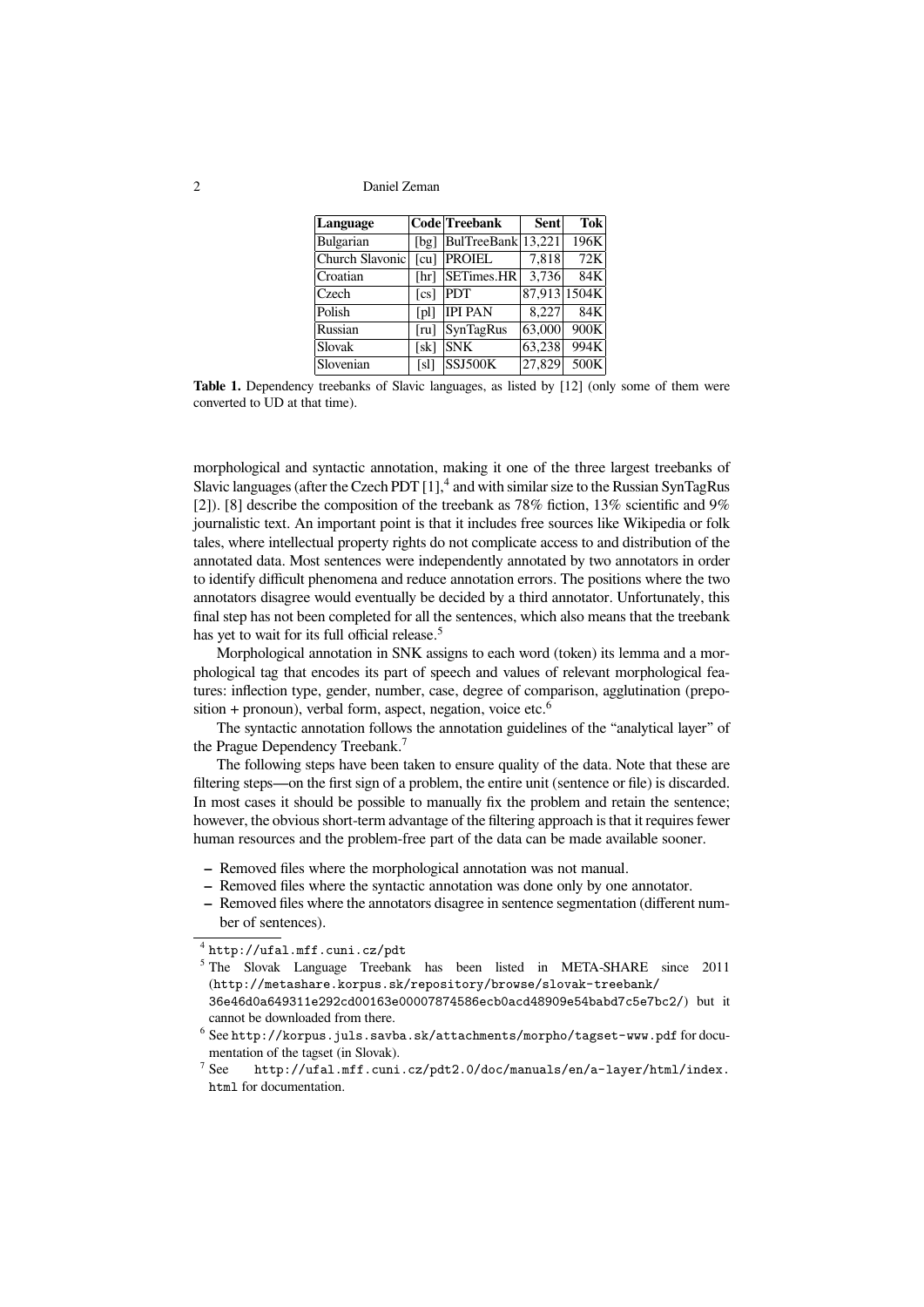Slovak UD 3

| Language             |                           | Code Treebank      | Sent   | <b>Tok</b> |
|----------------------|---------------------------|--------------------|--------|------------|
| Belarusian           | [be]                      | UD                 | 393    | 8Κ         |
| <b>Bulgarian</b>     | [bg]                      | BulTreeBank 11,138 |        | 156K       |
| Church Slavonic      | $\lceil \text{cu} \rceil$ | <b>PROIEL</b>      | 6,337  | 58K        |
| Croatian             | [hr]                      | <b>SETimes.HR</b>  | 8,889  | 197K       |
| Czech                | $\lceil cs \rceil$        | <b>PDT</b>         | 87.913 | 1506K      |
| Czech                | $\lceil cs \rceil$        | <b>CAC</b>         | 24.709 | 494K       |
| Czech                | $\lceil cs \rceil$        | <b>CLTT</b>        | 1,125  | 38K        |
| Czech                | $\lceil cs \rceil$        | <b>PUD</b>         | 1,000  | 19K        |
| Polish               | [pl]                      | <b>IPI PAN</b>     | 8,227  | 84K        |
| Russian              | $[\mathrm{ru}]$           | Google             | 5,030  | 99K        |
| Russian              | [ru]                      | SynTagRus          | 61,889 | 1107K      |
| Russian              | [ru]                      | <b>PUD</b>         | 1,000  | 19K        |
| Serbian*             | [sr]                      | <b>SETimes.SR</b>  | 3,891  | 87K        |
| Slovak               | [sk]                      | <b>SNK</b>         | 10,604 | 106K       |
| Slovenian            | [sl]                      | SSJ200K            | 8,000  | 141K       |
| Slovenian            | [s]                       | SST                | 3,188  | 29K        |
| Ukrainian            | [uk]                      | UD                 | 1,706  | 26K        |
| <b>Upper Sorbian</b> | [hsb]                     | UD                 | 646    | 11K        |

**Table 2.** Slavic treebanks in UD release 2.0 (plus Serbian, scheduled for UD 2.1). Note that there were two UD 2.0 releases and the counts in this table sum up both: First, training and development data were released in March 2017. The test sets were kept aside for the CoNLL 2017 Shared Task in dependency parsing, and they were released in May 2017 after the shared task.

- **–** Removed sentences where the annotators disagree in tokenization (different number of tokens).
- **–** Removed empty sentences and sentences with just one token.
- **–** Removed sentences where one or more annotation items (lemmas, morphological tags, dependency relation labels) were empty.

The resulting corpus consisted of 40,350 sentences and 671,968 tokens. Every sentence in this dataset had two complete dependency trees from two annotators. In general, the contrasted annotations were not expected to differ on the word level and in morphological annotation because the annotators were focusing on syntax (while morphology was inherited from pre-existing annotation of SNK). However, it seems that they occasionally modified the lower layers: there were 747 mismatches in word forms, 2 in lemmas and 3 in morphological tags. Again, all affected sentences were removed.

As for the syntactic annotation, the two annotators agreed on 80.34% dependencies (both the parent node index and the dependency label). If we disregard the dependency labels and only look at the parent node assignment, the agreement rate rises to 87.31%. It means that in 6.97% of all tokens (35% of dependency errors) the sole disagreement is in the label (termed *analytical function* or *afun* in Prague-style treebanks).

Finally, let us consider "complete matches" – sentences whose dependency trees from the two annotators were identical in all aspects of annotation. These sentences constitute the most trustworthy core of the corpus, as it is unlikely that two annotators independently make the same error. Only completely matching sentences were selected for the first UD release of the treebank: reliability of the annotation got the top priority. Of course, there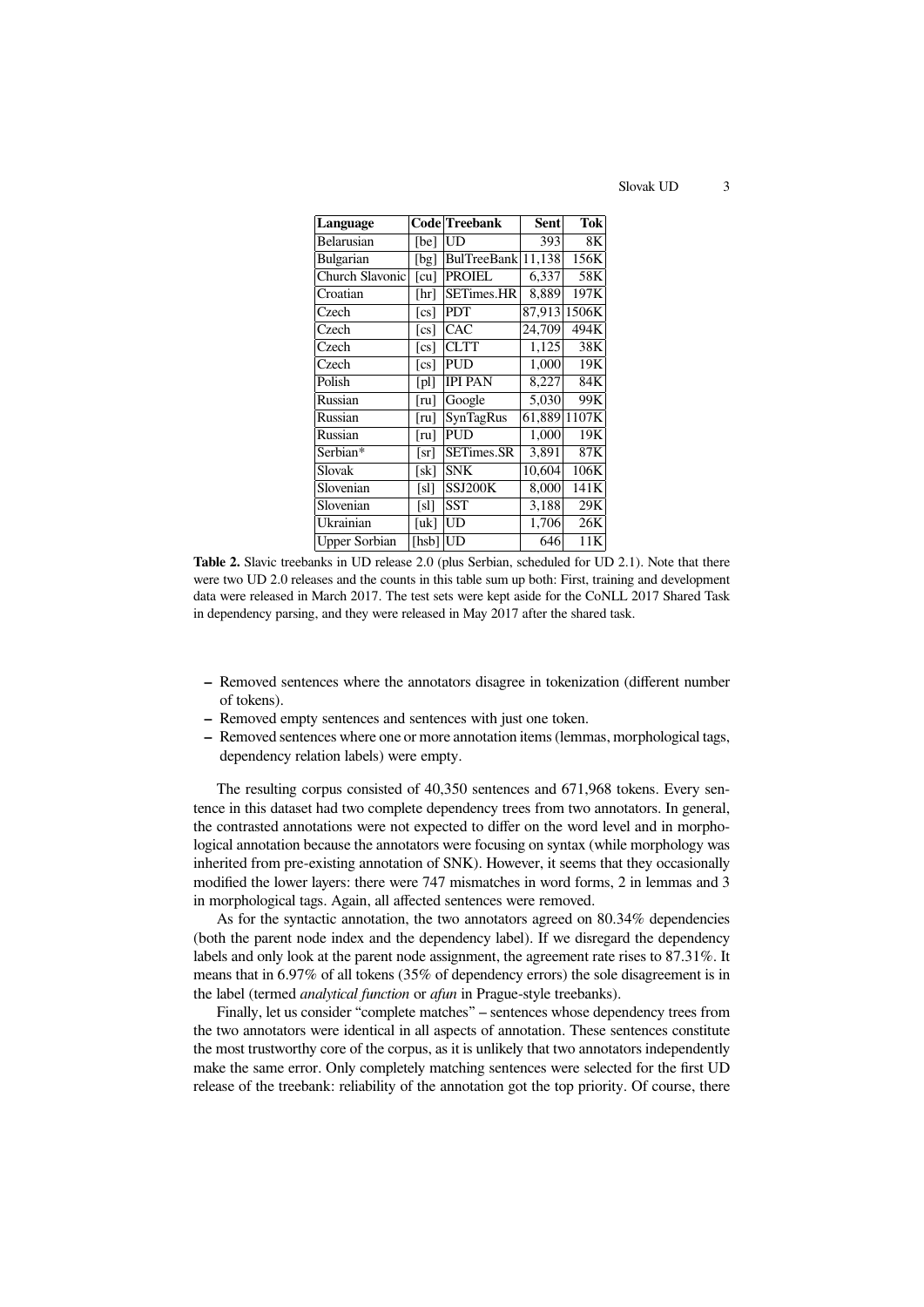are also some downsides to this decision. The first of them is linked to filtering in general: the resulting corpus does not contain whole documents, making any discourse-level studies impossible. The second drawback is perhaps even more serious: the treebank contains a high proportion of short sentences because the more words in the sentence, the higher is the probability of an annotation error. Before removing sentences with annotation mismatches, the average sentence length in the treebank was 16.7 tokens. When only complete matches remained, the average length dropped to 10.0 tokens. (The longest completely matched sentence contained 54 tokens.) Such a corpus is unbalanced and some more complex grammatical structures may be seriously underrepresented in it. It is thus highly desirable to extend the corpus and add more sentences in the future. However, the filtered portion is arguably much better than nothing, and can be used to train statistical parsers for Slovak; with 10,604 sentences and 106,043 tokens it is still a medium-sized treebank, surpassing by an order of magnitude treebanks that are available for some other languages.

Given that there was no official download site for the Slovak treebank, the filtered part was first released, with the permission from the Ľudovít Štúr Institute of Linguistics, in the LINDAT/CLARIN digital library<sup>8</sup> [3]. This release retained the original Prague-style annotation before conversion to the UD standard.

# **3 Conversion to Universal Dependencies**

The conversion of the annotation to the scheme defined in Universal Dependencies consists of two partially independent steps: 1. converting the morphological tags to universal POS tags and features, and 2. converting the dependency relations.

The Interset Perl library<sup>9</sup> [11] was used to convert the values of morphological categories to UD features; since the internal representation of Interset is defined as a kind of Interlingua for morphosyntactic tagsets, and because the features in UD are based directly on Interset, the conversion was rather straightforward. Most of the categories encoded in SNK tags were directly mappable to UD feature values, with the exception of *paradigma* (inflection class) for which there is no direct counterpart in UD.

The situation is less straightforward with part-of-speech categories (the first character of SNK tags). UD guidelines define 17 universal part-of-speech tags (UPOS) that are rather coarse-grained but assumed to be sufficient for any natural language. If more fine-grained distinctions are needed, they should be encoded by additional features (UPOS tags are separate from features in UD).

Table 3 shows the correspondences between SNK POS tags and UPOS. Certain ambiguities are relatively easy to solve—for example, common and proper nouns are distinguished by subsequent characters in the SNK tag. Other ambiguities cannot be resolved by looking at tags alone, and they are addressed outside Interset, taking also the word and its lemma into account. Thus all *pro-adjectives* (pronouns inflecting and behaving like adjectives) are listed and re-tagged DET in UD (see [12] for a discussion of pronouns vs. determiners in Slavic languages). The feature PronType (pronominal type) is set for all pronouns, determiners and pronominal adverbs. Ordinal and multiplicative numerals are distinguished from cardinals by the feature NumType and by changing their tag to ADJ

 $8$  http://hdl.handle.net/11234/1-1822

 $^9$  http://ufal.mff.cuni.cz/interset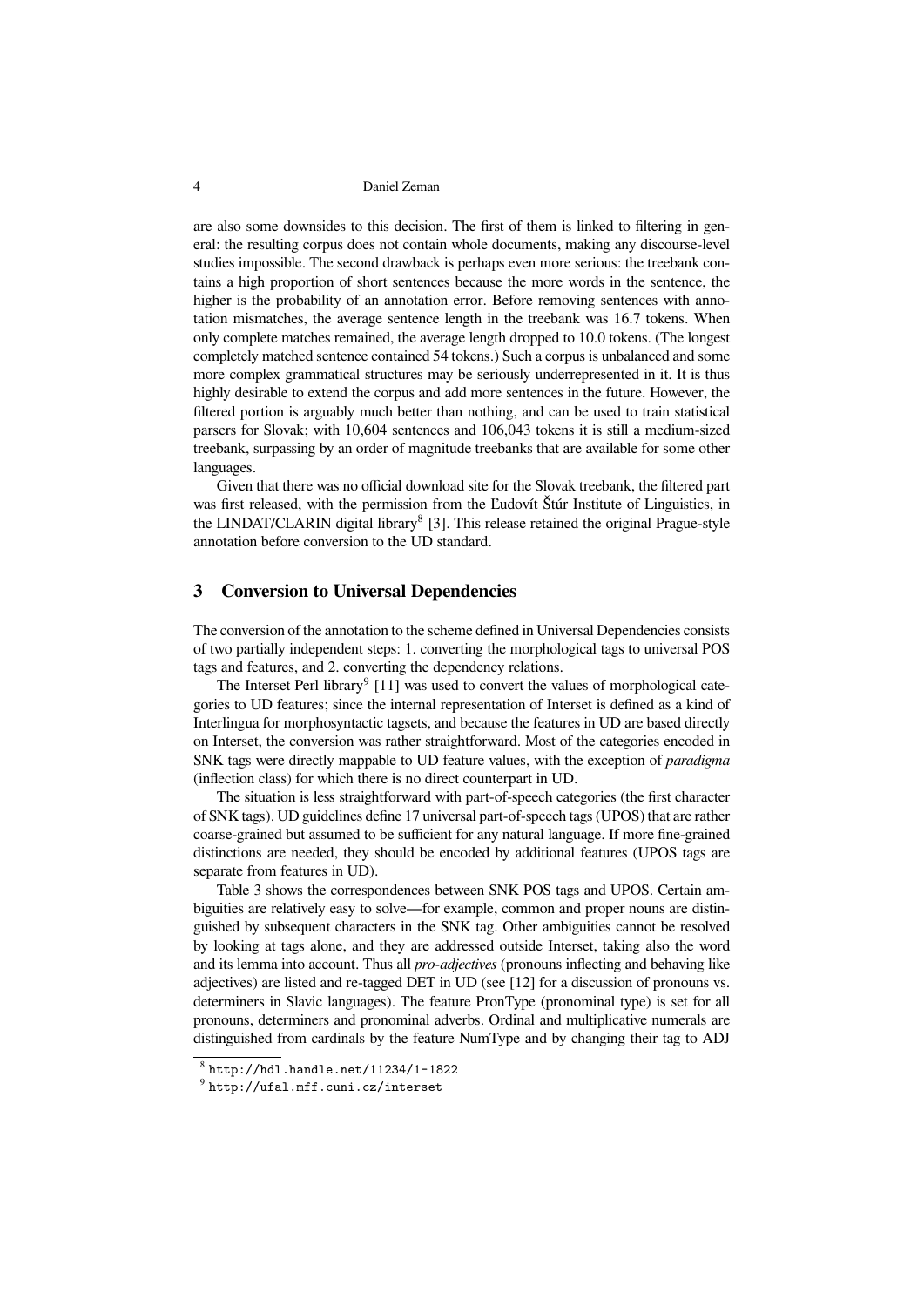Slovak UD 5

|                | <b>SNK</b> Description             | <b>UPOS</b>        | <b>Features</b> |
|----------------|------------------------------------|--------------------|-----------------|
| S              | noun                               | <b>NOUN, PROPN</b> |                 |
| A              | adjective                          | ADJ                |                 |
| P              | pronoun                            | PRON, DET          |                 |
| N              | numeral                            | <b>NUM</b>         |                 |
| V              | verb                               | <b>VERB, AUX</b>   |                 |
| $\overline{G}$ | participle                         | <b>ADJ</b>         | VerbForm=Part   |
| D              | adverb                             | <b>ADV</b>         |                 |
| E              | preposition                        | ADP                |                 |
| O              | conjunction                        | CCONJ, SCONJ       |                 |
| T              | particle                           | <b>PART</b>        |                 |
| J              | interjection                       | <b>INTJ</b>        |                 |
| $\mathbb{R}$   | reflexive pronoun                  | <b>PRON</b>        | $Reflex = Yes$  |
| Y              | conditional morpheme               | <b>AUX</b>         | Mood=Cnd        |
| W              | abbreviation                       | X                  | Abbr=Yes        |
| Z              | punctuation                        | <b>PUNCT</b>       |                 |
| Q              | unidentifiable                     | X                  | Hyph=Yes        |
| #              | non-word element                   | X                  |                 |
| $\%$           | citation in foreign language $ X $ |                    | Foreign=Yes     |
| 0              | digit                              | <b>NUM</b>         | NumForm=Digit   |
|                |                                    |                    |                 |

**Table 3.** Correspondence between SNK POS tags and UPOS (universal part-of-speech tags).

or ADV (the NUM tag is reserved for definite cardinal numbers). Similarly, a word list is used to distinguish coordinating and subordinating conjunctions.

Another change involves polarity of verbs. In SNK, the negative forms with the prefix *ne-* are treated as derivational morphology: they are not encoded in the morphological tags and negative verbs have different lemmas than their affirmative counterparts (e.g. *obviniť* "to accuse" – *neobviniť* "not to accuse"). The Slovak UD data, on the other hand, use the affirmative lemma for both forms and set the Polarity feature to either "Pos" or "Neg". This is in line with the UD guidelines and improves parallelism to the Czech treebanks in UD. Note that negative verbs can be recognized using simple regular expressions, but one must watch for a few exceptions where an affirmative verb starts with *ne-* (*nechať, nechávať, nenávidieť*).

Further part-of-speech adjustments occur during the transformation of the syntactic structure. For instance, the verb *byť* "to be" usually functions as an auxiliary verb or a copula. If it is found in one of these functions, its tag is changed from VERB to AUX.

Conversion of syntactic annotation is illustrated in Figures 1 and 2. Besides simple relabeling of dependency relations (see also Table 4), it involves several structural transformations:

- **–** Copula verb heads the non-verbal predicate in the Prague style while the non-verbal predicate is the head in UD: *je príjemné* "is nice".
- **–** In Prague, preposition is plugged as a connector between its noun and the parent of the prepositional phrase. In UD, prepositions are leaves attached to their nouns: *o občana* "about citizen", *za obchodom* "for business".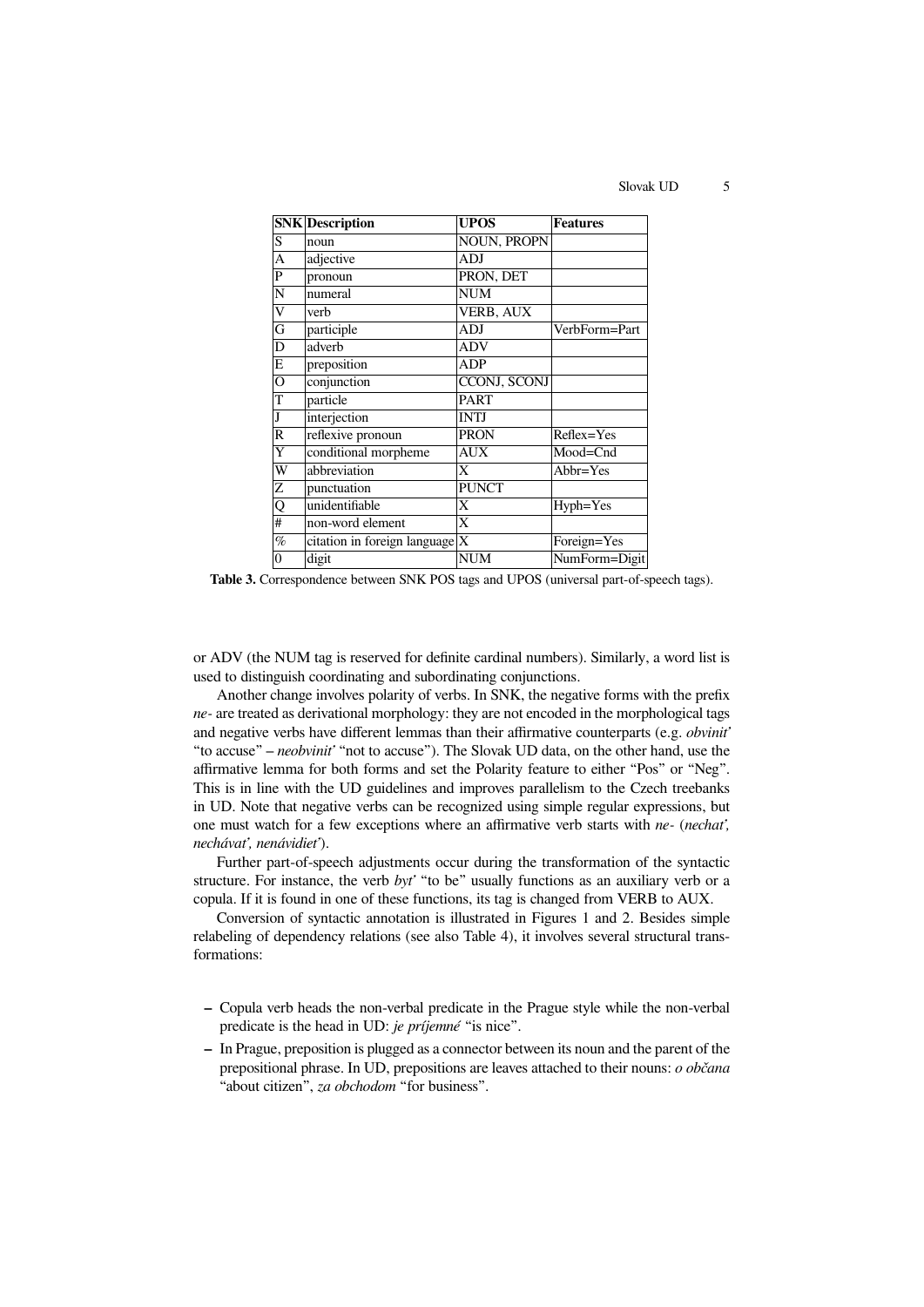

**Fig. 1.** Example of an original Prague-style dependency tree.



**Fig. 2.** The tree from Figure 1 converted to Universal Dependencies.

- **–** In Prague, subordinating conjunction is plugged as a connector between the predicate of the subordinate clause and its parent. In UD, subordinating conjunctions are leaves attached to the predicates: *pokiaľ ide* "if it concerns".
- **–** In Prague, coordination is headed by a conjunction or punctuation symbol; the child nodes are marked as either members of coordination ("\_M" attached to afun) or modifiers shared by the members (no suffix). In UD, coordination is headed by the first conjunct (member) and the subsequent conjuncts are attached to it. Shared modifiers cannot be distinguished from private modifiers of the first conjunct.

The conversion procedure is not trivial because sometimes the rules outlined above interact. Notice how coordination is combined with prepositional phrases in our example—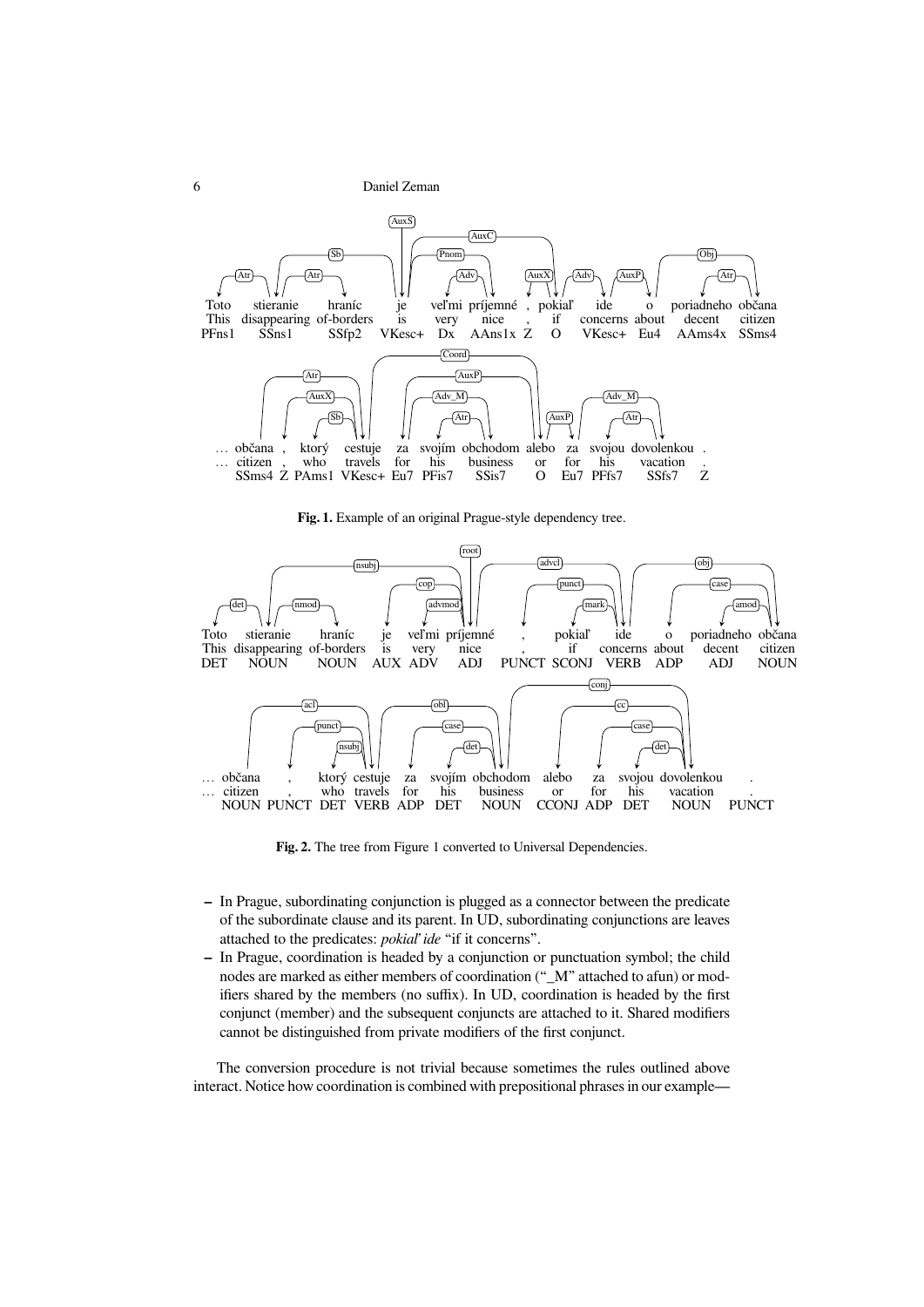Slovak UD 7

| <b>SNK</b> | <b>Description</b>                     | <b>UD</b>                            |
|------------|----------------------------------------|--------------------------------------|
| Adv        | adverbial modifier                     | obl, advmod, advcl                   |
| Apos       | apposition                             | appos*, punct*                       |
| Atr        | attribute                              | amod, det, nummod, nmod, flat, acl   |
| Atv        | verbal attribute                       | acl                                  |
|            | AtvV verbal attribute                  | xcomp                                |
|            | $AuxC$ subordinating conjunction       | mark*                                |
|            | Aux $G$ non-comma punctuation          | punct                                |
|            | AuxK sentence-final punctuation punct* |                                      |
|            | AuxO semantically redundant            | discourse                            |
| AuxP       | preposition                            | case*                                |
|            | AuxR reflexive passive                 | expl:pass                            |
|            | AuxT inherently reflexive verbs        | expl:pv                              |
|            | AuxV auxiliary verb                    | aux, aux:pass                        |
|            | AuxX comma                             | punct                                |
|            | $Aux Y$ extra conjunction              | cc, mark                             |
|            | AuxZ emphasizer                        | advmod:emph                          |
|            | Coord coordination head                | cc*, conj*, punct*                   |
| ExD        | ex-dependent (ellipsis)                | vocative, advcl, orphan*, dep        |
| Obj        | object                                 | obj, iobj, ccomp, xcomp              |
|            | Pnom nominal predicate                 | $\text{cop*}$                        |
| Pred       | main predicate                         | root, parataxis                      |
| Sb         | subject                                | nsubj, nsubj:pass, csubj, csubj:pass |

**Table 4.** Correspondence between SNK (Prague style) and UD dependency relations. The correspondences marked \* are indirect: a structural transformation is necessary when the source relation occurs; the target relation may appear in the resulting structure but it will hold between a different pair of nodes.

in the Prague style, the real type of the relation between *cestuje* and *za obchodom*, "Adv", is revealed two levels lower than in the UD tree. Fortunately, there was already software for conversion between the Prague style and UD. The publicly available Treex package<sup>10</sup> [7] in the configuration described in [13] (with some extensions) was reused to convert the Slovak treebank.

The Slovak UD treebank first appeared in the Universal Dependencies release 1.4 in November 2016. In order to facilitate reproducibility of machine learning experiments, the dataset was split to training, development and test section, respectively (Table 5).

The second edition that included Slovak, UD 2.0 in March 2017, followed the updated version of the UD guidelines, v2. (All examples in the present article also relate to the v2 guidelines.) The data split was the same as in UD 1.4 but the test sets are not included in this release because of the CoNLL 2017 shared task in dependency parsing.

#### **4 Usage and Related Work**

The mere fact that the treebank is available under a free license is very important for the Slovak language in the field of natural language processing. Being a part of a large

 $\frac{10 \text{ http://ufal.mff.cuni.cz/treex}}{$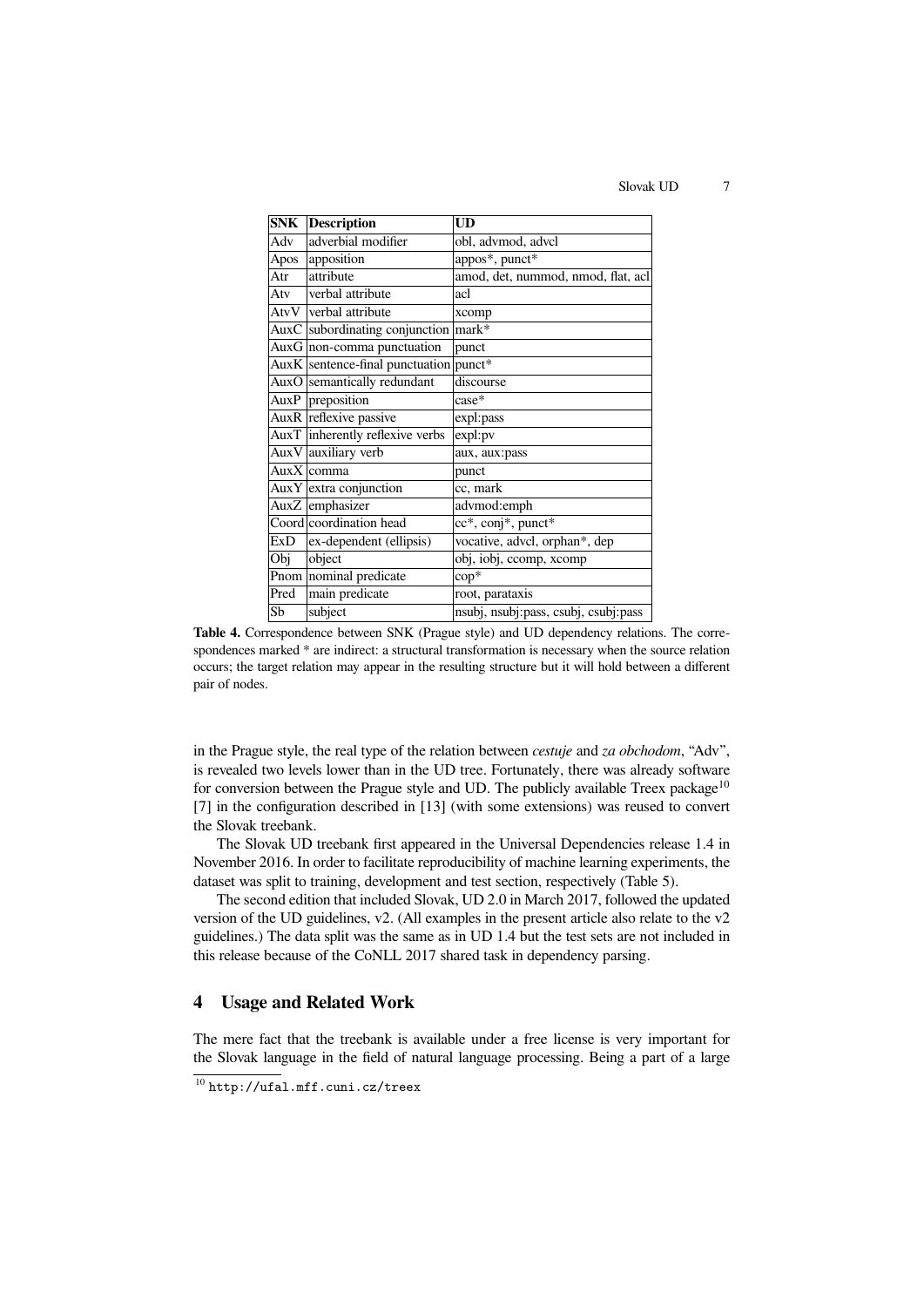| Section     | Sentences Tokens |                           |
|-------------|------------------|---------------------------|
| Training    |                  | 8,483 80,575              |
| Development |                  | $\overline{1,060}$ 12,440 |
| Test        |                  | 1,061 13,028              |

**Table 5.** The official split of the Slovak UD treebank into training, development and test data.

collection like Universal Dependencies is a bonus that significantly increases visibility of the corpus. According to the statistics published by LINDAT/CLARIN, there have been 79 unique downloads of the Prague-style release of the Slovak Dependency Treebank, 2592 unique downloads of UD 1.4 and 1985 unique downloads of UD 2.0 (as of July 19, 2017).

The treebank can be searched on-line in the PML-TQ search engine maintained by the Charles University in Prague and in the SETS engine at the University of Turku.<sup>11</sup>

Soon after its first release, the treebank was picked (together with Czech, Slovenian, Croatian, Danish, Swedish and Norwegian) by the organizers of the VarDial 2017 shared task in parsing closely related languages [10]. A much larger shared task was organized as part of the CoNLL 2017 conference<sup>12</sup> [14]. The topic was end-to-end parsing from raw text, via automatic tokenization, sentence segmentation, lemmatization and morphological tagging to universal dependencies. The task set the new state of the art in dependency parsing for 45 languages, including Slovak. Baseline models were produced by the UD-Pipe system<sup>13</sup> [9]; this parser is open-source and available together with the pre-trained language models. Twenty of the systems competing in the shared task managed to surpass the baseline result; some of them are freely available, too. The best results for Slovak were achieved by the team from Stanford: 83.86% content-word labeled attachment score (CLAS), **86.04%** labeled attachment score (LAS) and 89.58% unlabeled attachment score (UAS). The parser was processing raw text (that is, it could not access gold-standard sentence segmentation, tokenization and morphology). All models were only trained on the training portion of the Slovak UD treebank. However, since much larger tagged data are available in the Slovak National Corpus, there is room for a significant boost of the tagging accuracy, which in turn may improve parsing results (but note that some parsers do not need morphology on input).

In connection to the shared task, large web corpora have been collected from Common-Crawl and Wikipedia for all the languages. The data have been automatically segmented, lemmatized, tagged and parsed by UDPipe, so there is now also a parsebank of Slovak comprising over 59 million sentences (811 million words) [4]. The first 2 million words have been indexed and made searchable through the SETS engine in Turku.

## **5 Conclusion and Outlook**

We have presented the first public release of the Slovak Dependency Treebank and its automatic conversion to Universal Dependencies using rule-based heuristics and correspondence tables. We have shown that the release practically immediately put Slovak in several interesting NLP research projects where multilingual approaches are studied.

<sup>11</sup> http://bionlp-www.utu.fi/dep\_search/

<sup>12</sup> http://universaldependencies.org/conll17/

<sup>13</sup> http://ufal.mff.cuni.cz/udpipe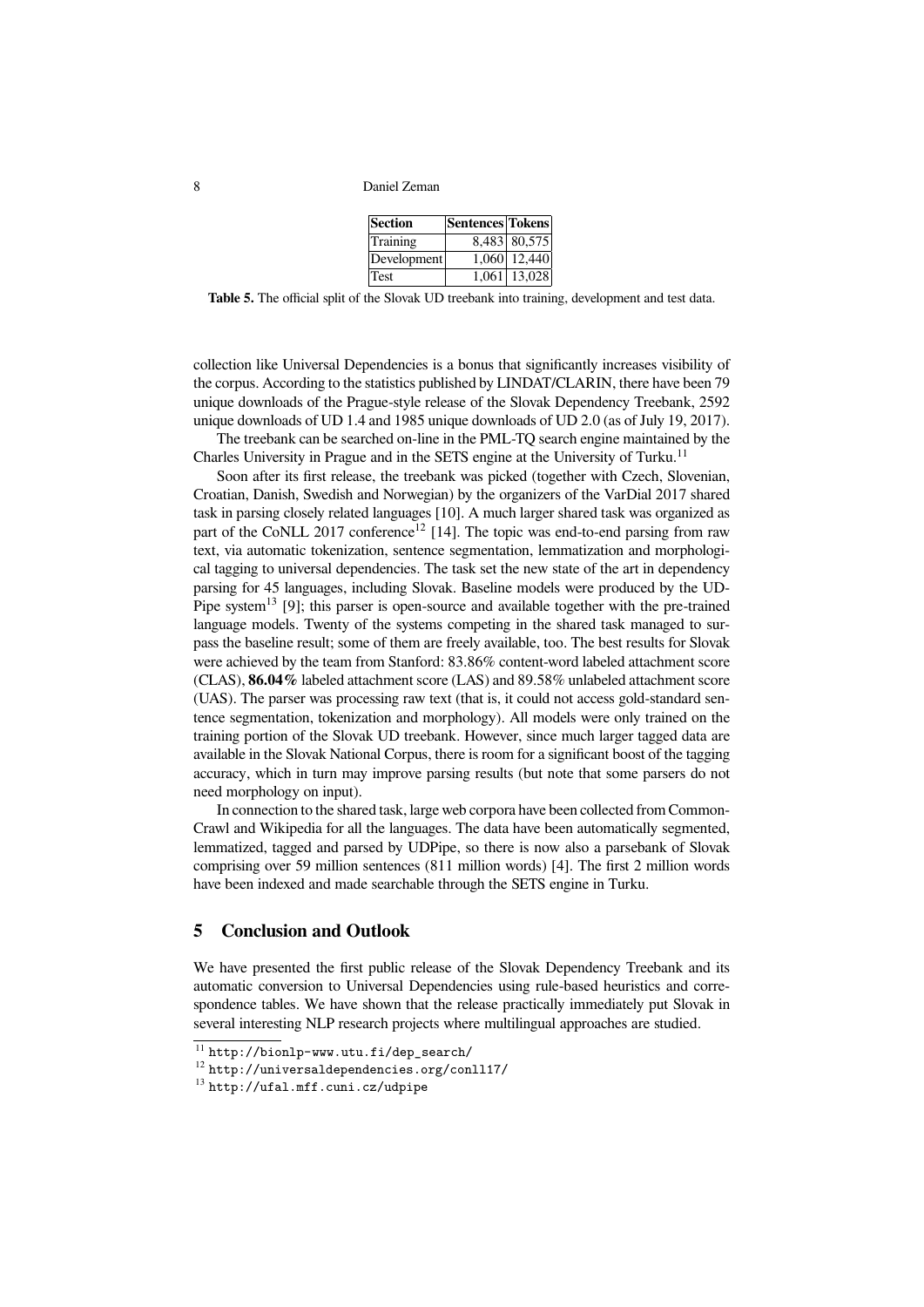The current version contains only sentences with 100% inter-annotator agreement. This temporary measure ensures quality of the syntactic annotation but it also means that the released dataset is relatively small and unbalanced. It may not be easy to find human resources and funds to complete the disagreement resolution in the near future; however, we believe that there is room for checking additional sentences semi-automatically.

Some of the mismatches mentioned in Section 2 may not be important for UD conversion or may be easily fixable. [8] notice that one of the most frequently confused pair of relations is AuxT (reflexive pronoun of an inherently reflexive verb) and AuxR (reflexive pronoun used to form reflexive passive). Both of them would be subtypes of expl in UD. Another frequent mismatch is AuxX vs. Coord. More research would be needed but if it signals inconsistent encoding of coordination, it could be normalized automatically. Observations of this kind will hopefully help to speed up the completion of the remaining annotated data. Once all of them are added, the future releases of the Slovak Dependency Treebank will be four times bigger than the current one.

#### **Acknowledgements**

The work was supported by the grant 15-10472S of the Czech Science Foundation. We have been using language resources and tools developed, stored and distributed by the LINDAT/CLARIN project of the Ministry of Education, Youth and Sports of the Czech Republic (project LM2015071).

The author wishes to thank Mária Šimková, Katarína Gajdošová and the entire team of the Ľudovít Štúr Institute of Linguistics for their work on the treebank and for the permission to release it.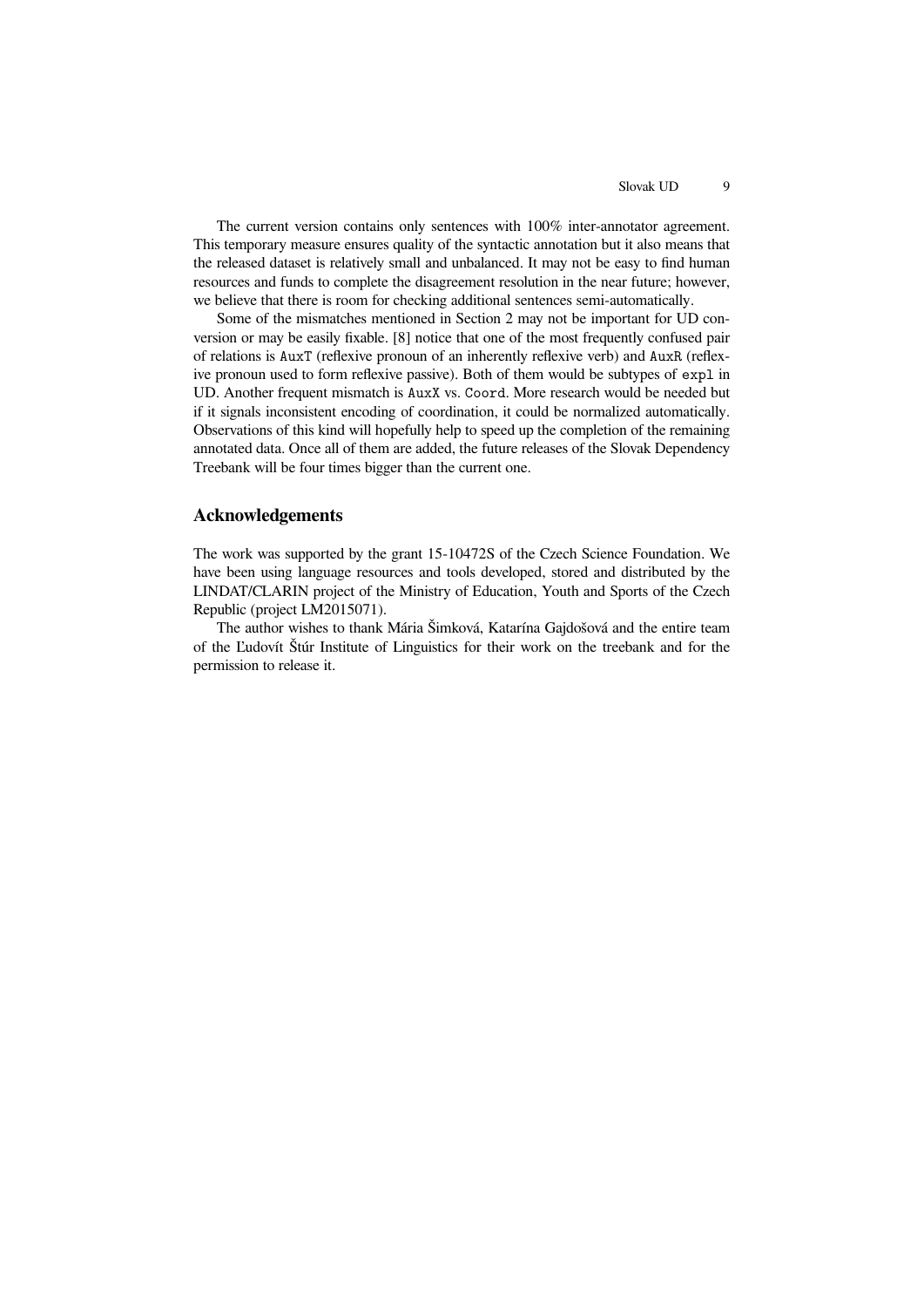#### **References**

- [1] Bejček, E., Hajičová, E., Hajič, J., Jínová, P., Kettnerová, V., Kolářová, V., Mikulová, M., Mírovský, J., Nedoluzhko, A., Panevová, J., Poláková, L., Ševčíková, M., Štěpánek, J., and Zikánová, v. (2013). Prague dependency treebank 3.0. LINDAT/CLARIN digital library at the Institute of Formal and Applied Linguistics, Charles University in Prague, http://hdl. handle.net/11858/00-097C-0000-0023-1AAF-3.
- [2] Boguslavsky, I., Iomdin, L., Petrochenkov, V., Sizov, V., and Tsinman, L. (2013). A case of hybrid parsing: Rules refined by empirical and corpus statistics. In Gerdes, K., Hajičová, E., and Wanner, L., editors, Computational Dependency Theory, volume 258, pages 226–240. IOS Press, Amsterdam, Netherlands.
- [3] Gajdošová, K., Šimková, M., et al. (2016). Slovak dependency treebank. LINDAT/CLARIN digital library at the Institute of Formal and Applied Linguistics, Charles University in Prague, http://hdl.handle.net/11234/1-1822.
- [4] Ginter, F., Hajič, J., Luotolahti, J., Straka, M., and Zeman, D. (2017). CoNLL 2017 shared task - automatically annotated raw texts and word embeddings. LINDAT/CLARIN digital library at the Institute of Formal and Applied Linguistics, Charles University in Prague, http://hdl. handle.net/11234/1-1989.
- [5] McDonald, R., Nivre, J., Quirmbach-Brundage, Y., Goldberg, Y., Das, D., Ganchev, K., Hall, K., Petrov, S., Zhang, H., Täckström, O., Bedini, C., Bertomeu Castelló, N., and Lee, J. (2013). Universal dependency annotation for multilingual parsing. In Proceedings of the 51st Annual Meeting of the Association for Computational Linguistics, pages 92–97, Sofija, Bulgaria.
- [6] Nivre, J., de Marneffe, M.-C., Ginter, F., Goldberg, Y., Hajič, J., Manning, C., McDonald, R., Petrov, S., Pyysalo, S., Silveira, N., Tsarfaty, R., and Zeman, D. (2016). Universal Dependencies v1: A multilingual treebank collection. In Proceedings of the 10th International Conference on Language Resources and Evaluation (LREC 2016), pages 1659–1666, Portorož, Slovenia.
- [7] Popel, M. and Žabokrtský, Z. (2010). TectoMT: modular NLP framework. Advances in Natural Language Processing, pages 293–304.
- [8] Šimková, M. and Garabík, R. (2006). Sintaksičeskaja razmetka v Slovackom nacional'nom korpuse. In Trudy meždunarodnoj konferencii Korpusnaja lingvistika – 2006, pages 389–394, Sankt-Peterburg, Russia. St. Petersburg University Press.
- [9] Straka, M., Hajič, J., and Straková, J. (2016). UDPipe: trainable pipeline for processing CoNLL-U files performing tokenization, morphological analysis, pos tagging and parsing. In Proceedings of the Tenth International Conference on Language Resources and Evaluation (LREC'16), Paris, France. European Language Resources Association (ELRA).
- [10] Zampieri, M., Malmasi, S., Ljubešić, N., Nakov, P., Ali, A., Tiedemann, J., Scherrer, Y., and Aepli, N. (2017). Findings of the VarDial evaluation campaign 2017. In Proceedings of the Fourth Workshop on NLP for Similar Languages, Varieties and Dialects (VarDial), Valencia, Spain.
- [11] Zeman, D. (2008). Reusable tagset conversion using tagset drivers. In Calzolari, N., Choukri, K., Maegaard, B., Mariani, J., Odijk, J., Piperidis, S., and Tapias, D., editors, Proceedings of the Sixth International Language Resources and Evaluation Conference, LREC 2008, pages 28–30, Marrakech, Morocco.
- [12] Zeman, D. (2015). Slavic languages in Universal Dependencies. In Natural Language Processing, Corpus Linguistics, E-learning, pages 151–163, Lüdenscheid, Germany. RAM-Verlag.
- [13] Zeman, D., Dušek, O., Mareček, D., Popel, M., Ramasamy, L., Štěpánek, J., Žabokrtský, Z., and Hajič, J. (2014). HamleDT: Harmonized multi-language dependency treebank. Language Resources and Evaluation, 48(4):601–637.
- [14] Zeman, D., Popel, M., Straka, M., Hajič, J., Nivre, J., Ginter, F., Luotolahti, J., Pyysalo, S., Petrov, S., Potthast, M., Tyers, F., Badmaeva, E., Gökırmak, M., Nedoluzhko, A., Cinková, S.,